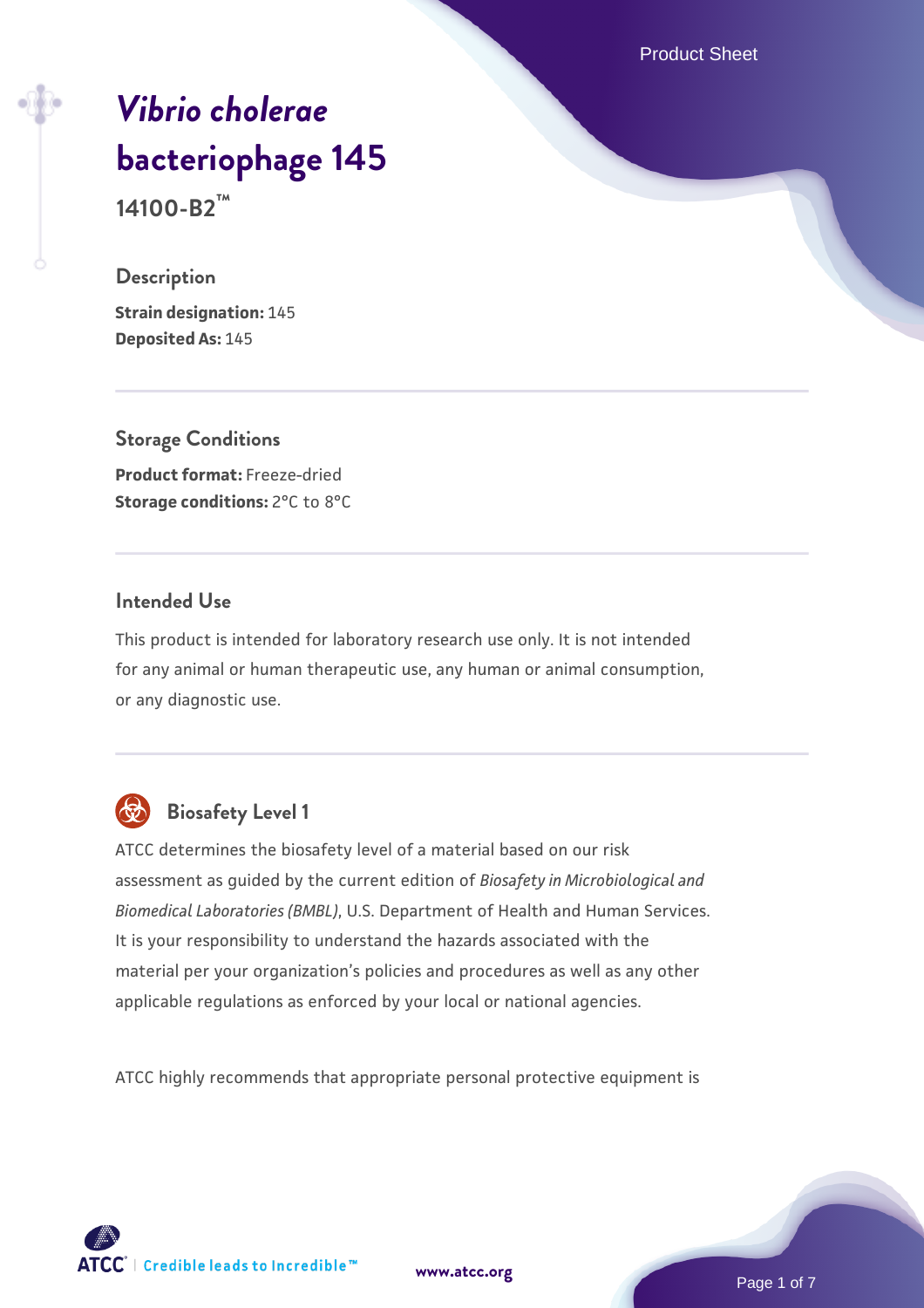## *[Vibrio cholerae](https://www.atcc.org/products/14100-b2)* [bacteriophage 145](https://www.atcc.org/products/14100-b2) **Product Sheet** Product Sheet **14100-B2**

always used when handling vials. For cultures that require storage in liquid nitrogen, it is important to note that some vials may leak when submersed in liquid nitrogen and will slowly fill with liquid nitrogen. Upon thawing, the conversion of the liquid nitrogen back to its gas phase may result in the vial exploding or blowing off its cap with dangerous force creating flying debris. Unless necessary, ATCC recommends that these cultures be stored in the vapor phase of liquid nitrogen rather than submersed in liquid nitrogen.

# **Certificate of Analysis**

For batch-specific test results, refer to the applicable certificate of analysis that can be found at www.atcc.org.

# **Growth Conditions**

**Host:** *Vibrio cholerae* Vch 154 [\(ATCC 14100\)](https://www.atcc.org/products/14100) **Medium:**  [ATCC Medium 265: Enriched nutrient broth](https://www.atcc.org/-/media/product-assets/documents/microbial-media-formulations/2/6/5/atcc-medium-265.pdf?rev=b40563dfaebd47608487186aaeb531c8) **Temperature:** 37°C **Atmosphere:** Aerobic

#### **Handling Procedures**

- 1. Follow general procedures given below for phage propagation.
- 2. Vibrio cholerae strain Vch 154 (ATCC<sup>®</sup> 14100™) is recommended as host.

GENERAL PROCEDURES FOR THE PROPAGATION OF BACTERIOPHAGE To recover phage from freeze-dried or thawed LN<sub>2</sub> vial:

a. Prepare an actively growing broth culture of the recommended host

**[www.atcc.org](http://www.atcc.org)**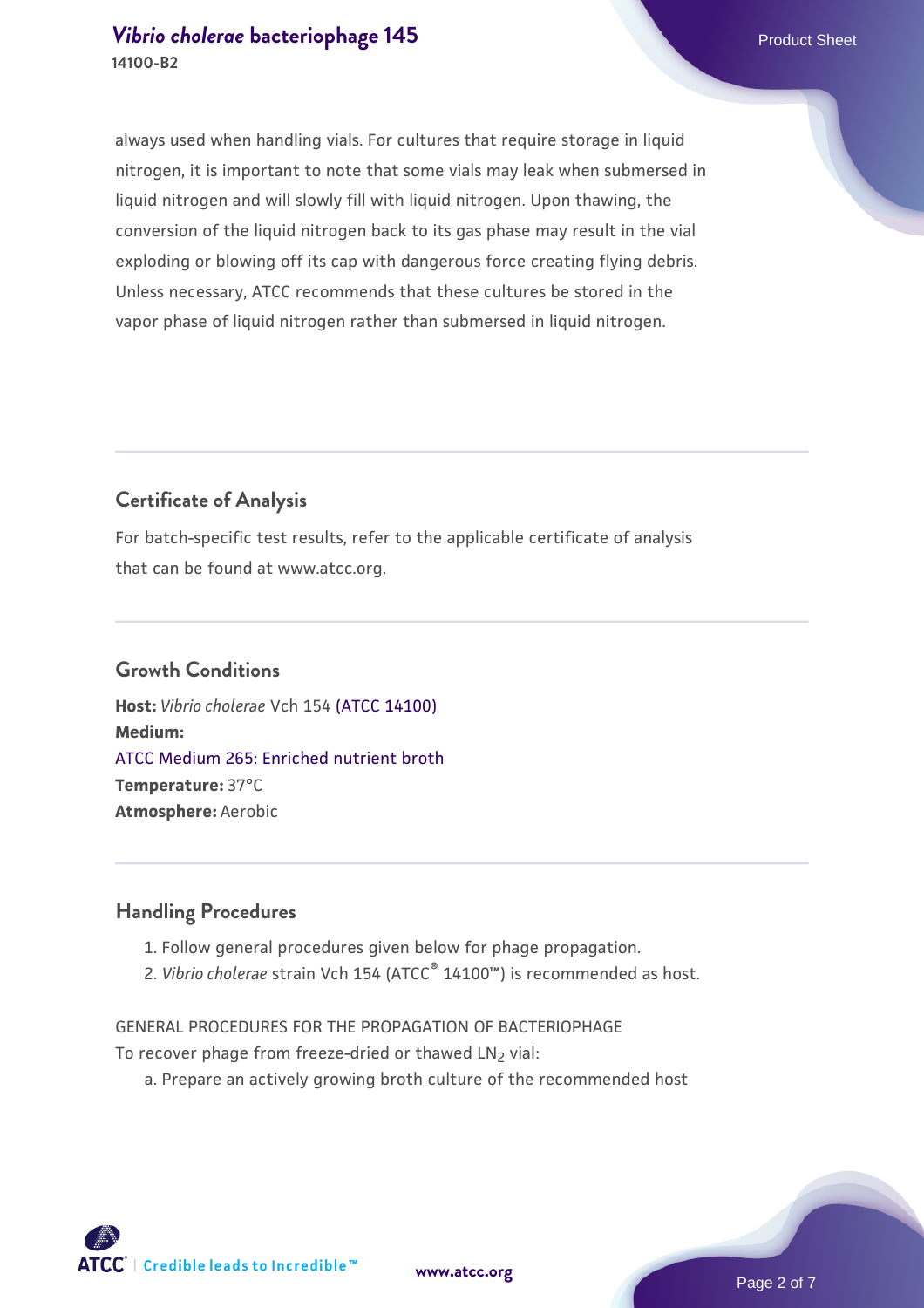# *[Vibrio cholerae](https://www.atcc.org/products/14100-b2)* [bacteriophage 145](https://www.atcc.org/products/14100-b2) **Product Sheet** Product Sheet

**14100-B2**

strain before opening the phage specimen. The host should be in early log phase.

- b. Add approximately 1.0 mL of the recommended broth to a freeze-dried phage vial, 0.5 mL to a liquid cryovial.
- c. Pre-warm plates of the recommended medium in an incubator. Overlay the surface with 2.5 mL of melted 0.5% agar (same medium) that contains one or two drops of the freshly grown host. The soft agar should be maintained 43 to 45°C till ready to pour. It may be advisable to use a water bath. Allow overlay to harden.
- d. The re-hydrated phage can be serially diluted by passing 0.1 mL of the phage into a tube containing 0.9 mL of the broth medium. Repeat for as many passages as desired.
- e. Many strains may also be titrated without a soft-agar overlay. Pipette approximately 1.0 mL of the host onto the surface of each plate. After tilting plate to ensure the entire surface is covered, the excess liquid is aspirated off. After the surface dries, the various dilutions of the phage are dropped onto the surface as before.

NOTE: Spotting the phage on plates makes visualizing the lysis easier. If phage is added directly to soft-agar before pouring plates, hazy or tiny plaques may be difficult to see. Resistant host bacteria may also mask plaque formation.

To propagate phage:

- a. Phage may be propagated by preparing plates with the soft-agar/host overlay as above and covering the surface with approximately 0.5 mL of the concentrated phage. Or, alternatively, you may add the phage directly to the melted agar/host before pouring over the plates. For larger amounts, large-size T-flasks can be prepared with the recommended agar, and approximately 12.0 mL of melted softagar/host poured over the surface. Phage is then allowed to run over hardened surface. Phage may also be added directly to melted softagar before pouring as described above.
- b. After 24 hours incubation, or lysis is observed, the soft agar is scraped off the surface of the agar plates. Centrifuge at about 1000 rpm for 25 minutes to sediment the cellular debris and agar. Conserve the supernatant.
- c. This supernatant is passed through a .22 µm Millipore filter and the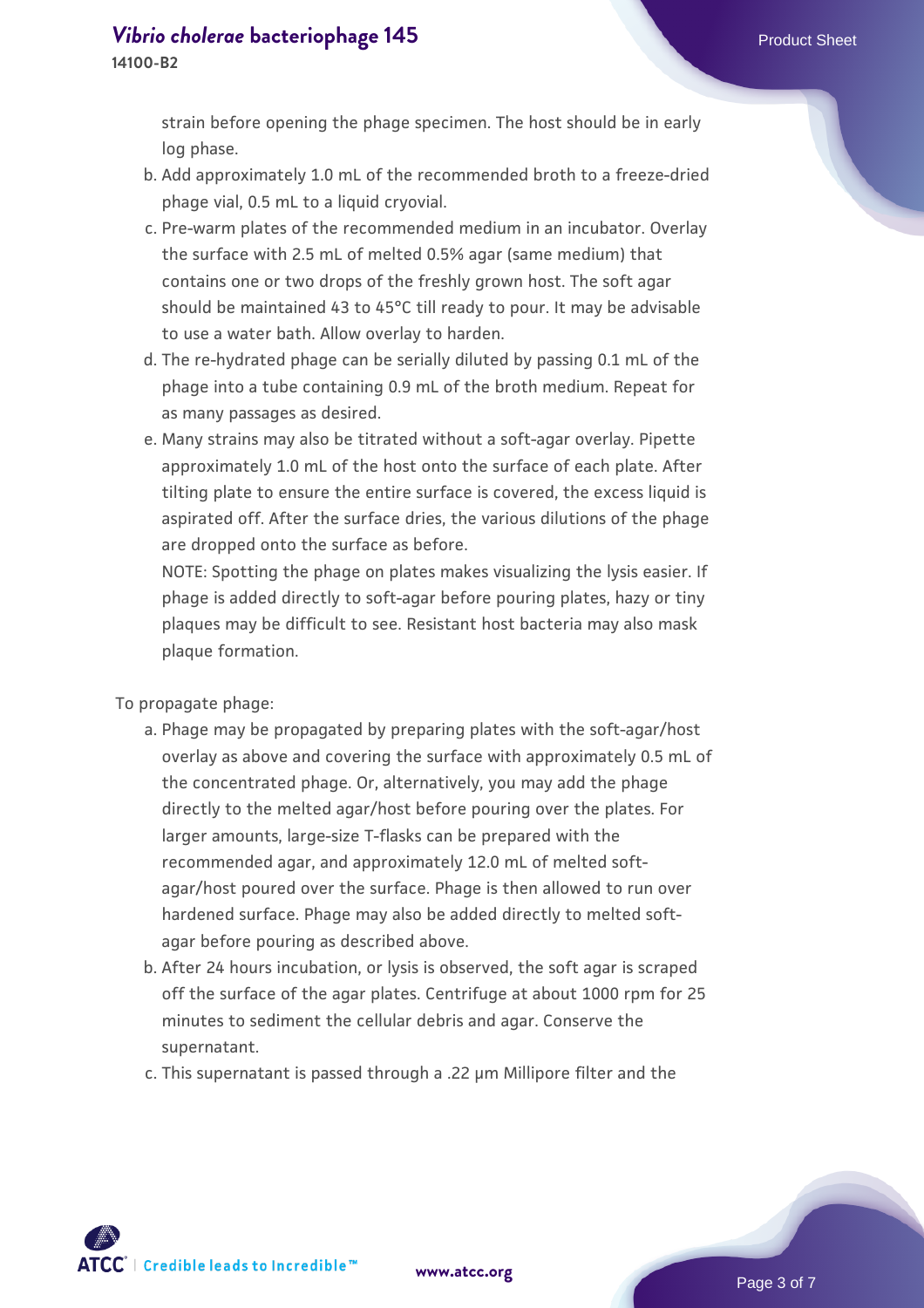filtrate stored at 4-8°C. Lysates should remain viable under refrigeration for long periods. They may also be frozen with or without cryoprotectant. If available, liquid nitrogen storage is the best method for long term storage. Most phage can also be freeze-dried. We use double-strength skim milk mixed half-and-half with the filtrate. NOTE: Broth propagation methods may also be employed with most phage. Unless otherwise noted, ATCC uses the Adams agar-overlay method as described in M. H. Adams' Bacteriophages (Interscience Publishers, Inc., New York, 1959) for routine phage production.

#### **Notes**

Plaques are pinpoint, margins difficult to define, center clear and very small, halo takes up much of the plaque. Plaques are uniform in appearance. Additional information on this culture is available on the ATCC<sup>®</sup> web site at www.atcc.org.

#### **Material Citation**

If use of this material results in a scientific publication, please cite the material in the following manner: *Vibrio cholerae* bacteriophage 145 (ATCC 14100-B2)

#### **References**

References and other information relating to this material are available at www.atcc.org.

#### **Warranty**

The product is provided 'AS IS' and the viability of ATCC<sup>®</sup> products is





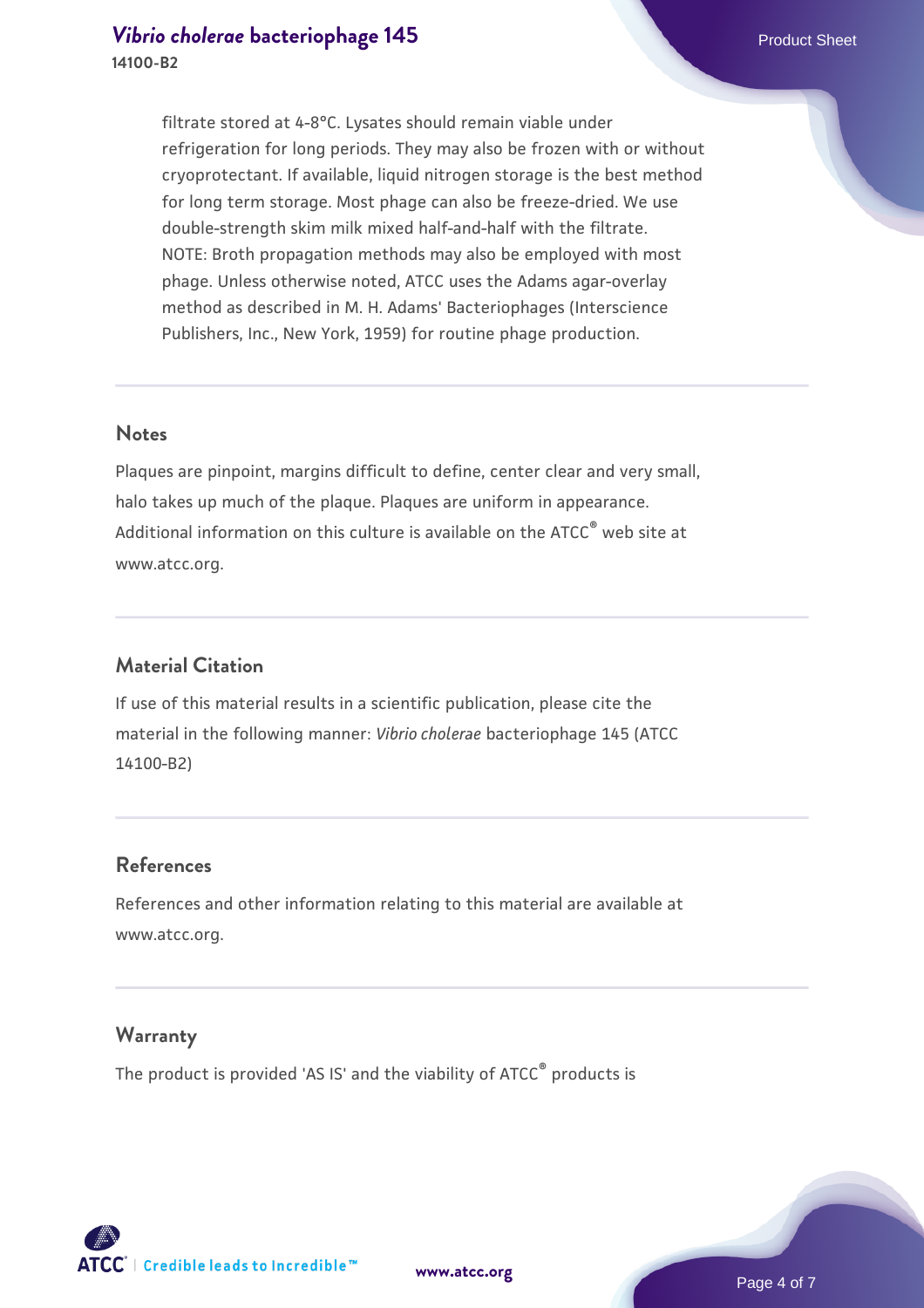#### *[Vibrio cholerae](https://www.atcc.org/products/14100-b2)* [bacteriophage 145](https://www.atcc.org/products/14100-b2) **Product Sheet** Product Sheet **14100-B2**

warranted for 30 days from the date of shipment, provided that the customer has stored and handled the product according to the information included on the product information sheet, website, and Certificate of Analysis. For living cultures, ATCC lists the media formulation and reagents that have been found to be effective for the product. While other unspecified media and reagents may also produce satisfactory results, a change in the ATCC and/or depositor-recommended protocols may affect the recovery, growth, and/or function of the product. If an alternative medium formulation or reagent is used, the ATCC warranty for viability is no longer valid. Except as expressly set forth herein, no other warranties of any kind are provided, express or implied, including, but not limited to, any implied warranties of merchantability, fitness for a particular purpose, manufacture according to cGMP standards, typicality, safety, accuracy, and/or noninfringement.

#### **Disclaimers**

This product is intended for laboratory research use only. It is not intended for any animal or human therapeutic use, any human or animal consumption, or any diagnostic use. Any proposed commercial use is prohibited without a license from ATCC.

While ATCC uses reasonable efforts to include accurate and up-to-date information on this product sheet, ATCC makes no warranties or representations as to its accuracy. Citations from scientific literature and patents are provided for informational purposes only. ATCC does not warrant that such information has been confirmed to be accurate or complete and the customer bears the sole responsibility of confirming the accuracy and completeness of any such information.

This product is sent on the condition that the customer is responsible for and assumes all risk and responsibility in connection with the receipt, handling, storage, disposal, and use of the ATCC product including without limitation taking all appropriate safety and handling precautions to minimize health or



**[www.atcc.org](http://www.atcc.org)**

Page 5 of 7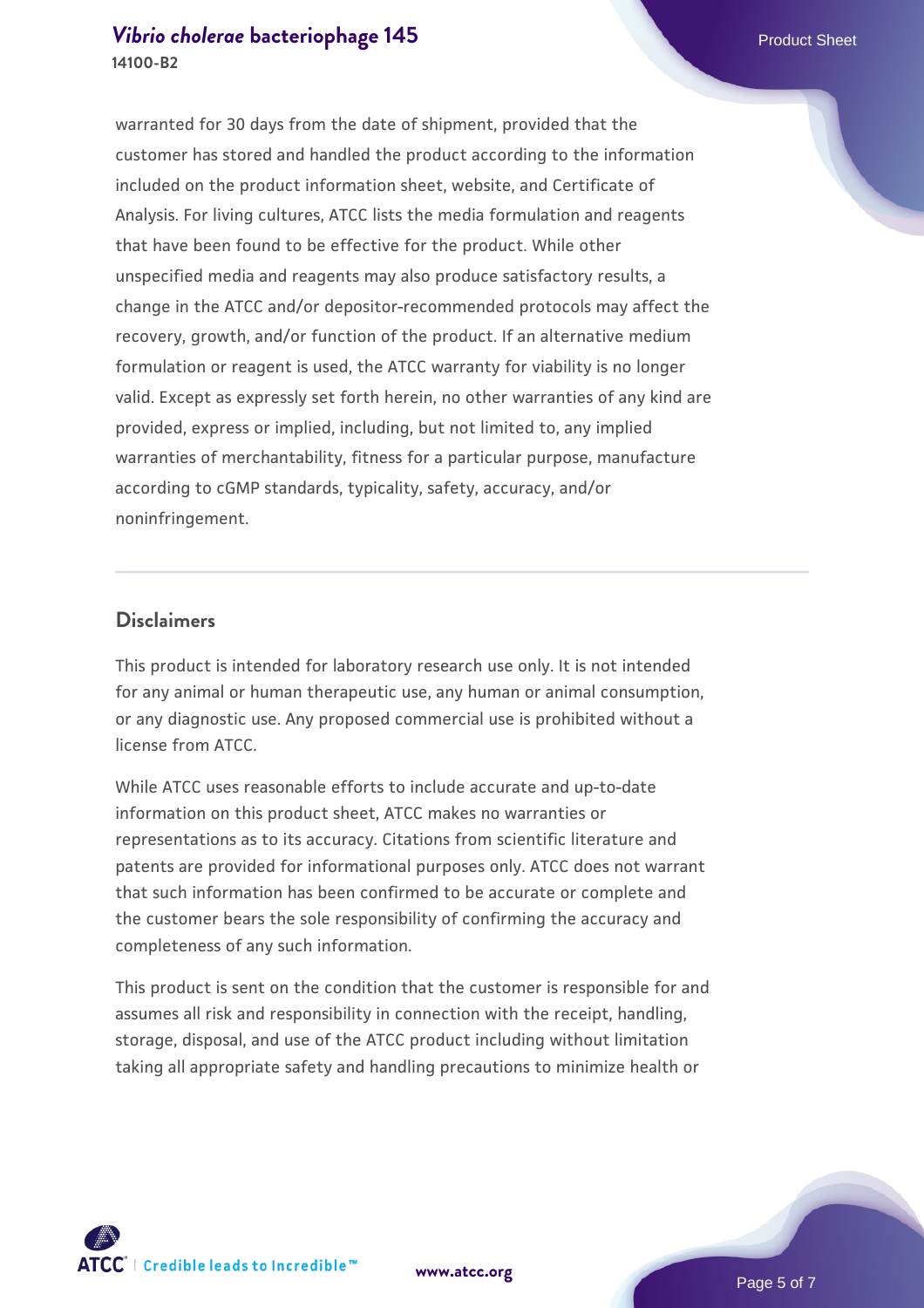environmental risk. As a condition of receiving the material, the customer agrees that any activity undertaken with the ATCC product and any progeny or modifications will be conducted in compliance with all applicable laws, regulations, and guidelines. This product is provided 'AS IS' with no representations or warranties whatsoever except as expressly set forth herein and in no event shall ATCC, its parents, subsidiaries, directors, officers, agents, employees, assigns, successors, and affiliates be liable for indirect, special, incidental, or consequential damages of any kind in connection with or arising out of the customer's use of the product. While reasonable effort is made to ensure authenticity and reliability of materials on deposit, ATCC is not liable for damages arising from the misidentification or misrepresentation of such materials.

Please see the material transfer agreement (MTA) for further details regarding the use of this product. The MTA is available at www.atcc.org.

# **Copyright and Trademark Information**

© ATCC 2021. All rights reserved. ATCC is a registered trademark of the American Type Culture Collection.

## **Revision**

This information on this document was last updated on 2022-06-27

## **Contact Information**

ATCC 10801 University Boulevard Manassas, VA 20110-2209 **IISA** US telephone: 800-638-6597